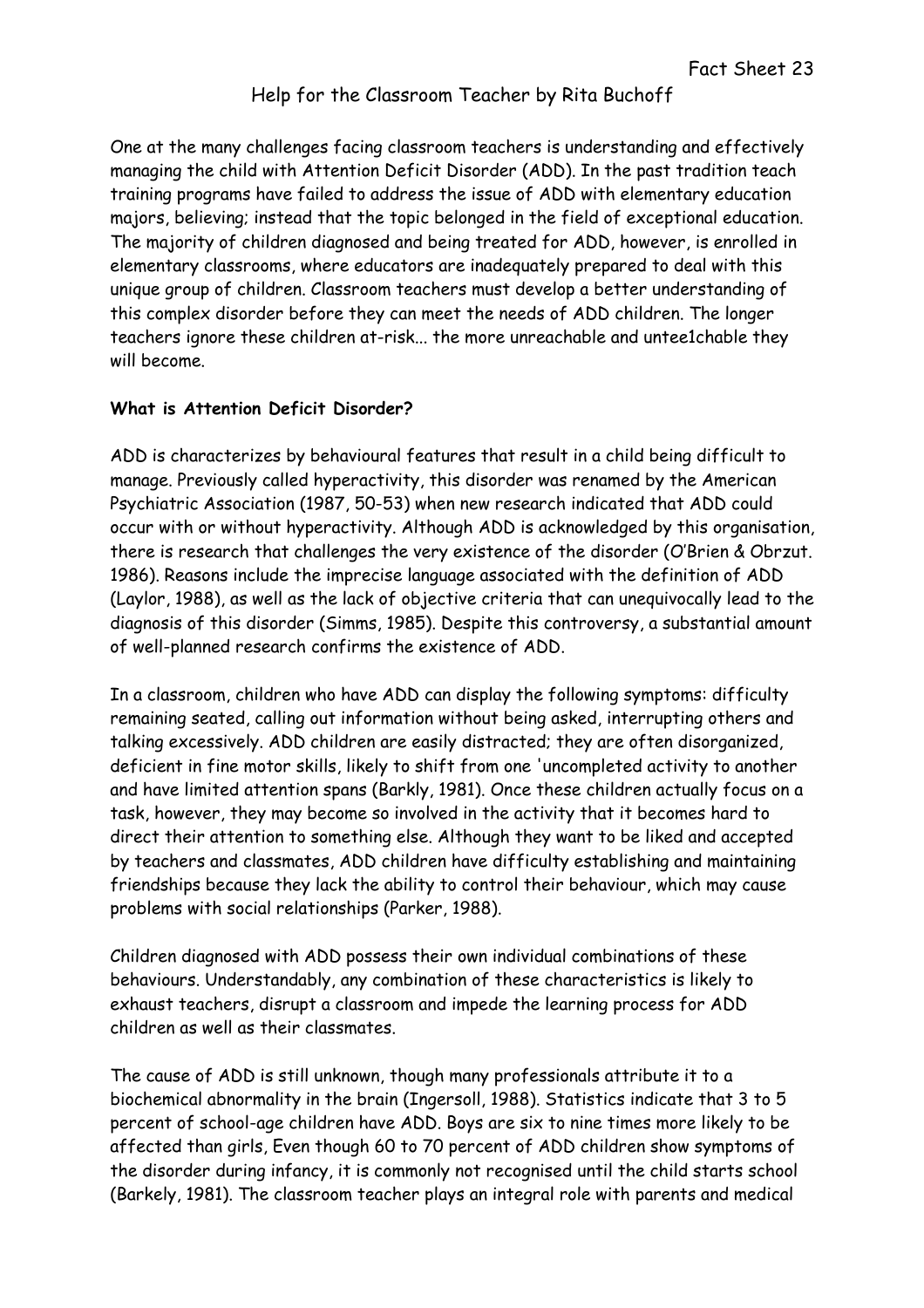personnel in making an accurate diagnosis of ADD, and then monitors behaviour in the classroom once treatment is begun.

Contrary to previous speculation, the ADD child does not outgrow this chronic disorder, which commonly persists into adulthood (Wender, 1987). Children and teachers alike must learn to cope with ADD through drug intervention, classroom management techniques and adjustments in the learning environment.

# Medical Treatment of ADD

While not all children take medication for ADD, the use of drug therapy can play an important role in the overall treatment of this disorder. When stimulant medications such as Ritalin or Dex are used to treat ADD, research has shown that approximately 75% of the children become calmer and) less active, develop longer attention spans and better organizational skills are less impulsive and show improved motor control (Barkly, 1981; Morgan, 1988). Since they become more sensitive to the feelings of others, social interactions improve. Teachers should monitor for the ADD child who is taking stimulant medications ~and report to parents any significant changes in behaviour or side effects of the drug, including headaches, stomachaches, lethargy, agitation, moodiness or loss of appetite (Martin, Welsh, McKay & Barcither, 1984). These observations would be used by the child's physician in~ determining appropriate treatment.

Although controversial the use of medication provided ADD children with more control over their behaviour (Friedman & Doyal, 1987), As a result, , friendships are more easily established, teachers have more opportunities to praise the students, and the children develop more positive feelings about themselves, others and their environment. While medication significantly reduces the symptoms, it alone does not control all of the problems associated with ADD. E\'en with medication, the disorder is still present, but to a lesser extent.

### Getting the Child Organised

Students with ADD are constantly dropping, losing or misplacing their materials. They are described as children who are never at the right place at the right time <1bd certainly not with the appropriate supplies. Since ADD students cannot organise themselves they require constant assistance from the classroom teacher. The following ideas may be helpful:

• Invite the child to sit near the teacher's desk, but away from distracting sounds such as air conditioning units, fans, windows and doorways, Surround the child with classmates who will serve as good role models.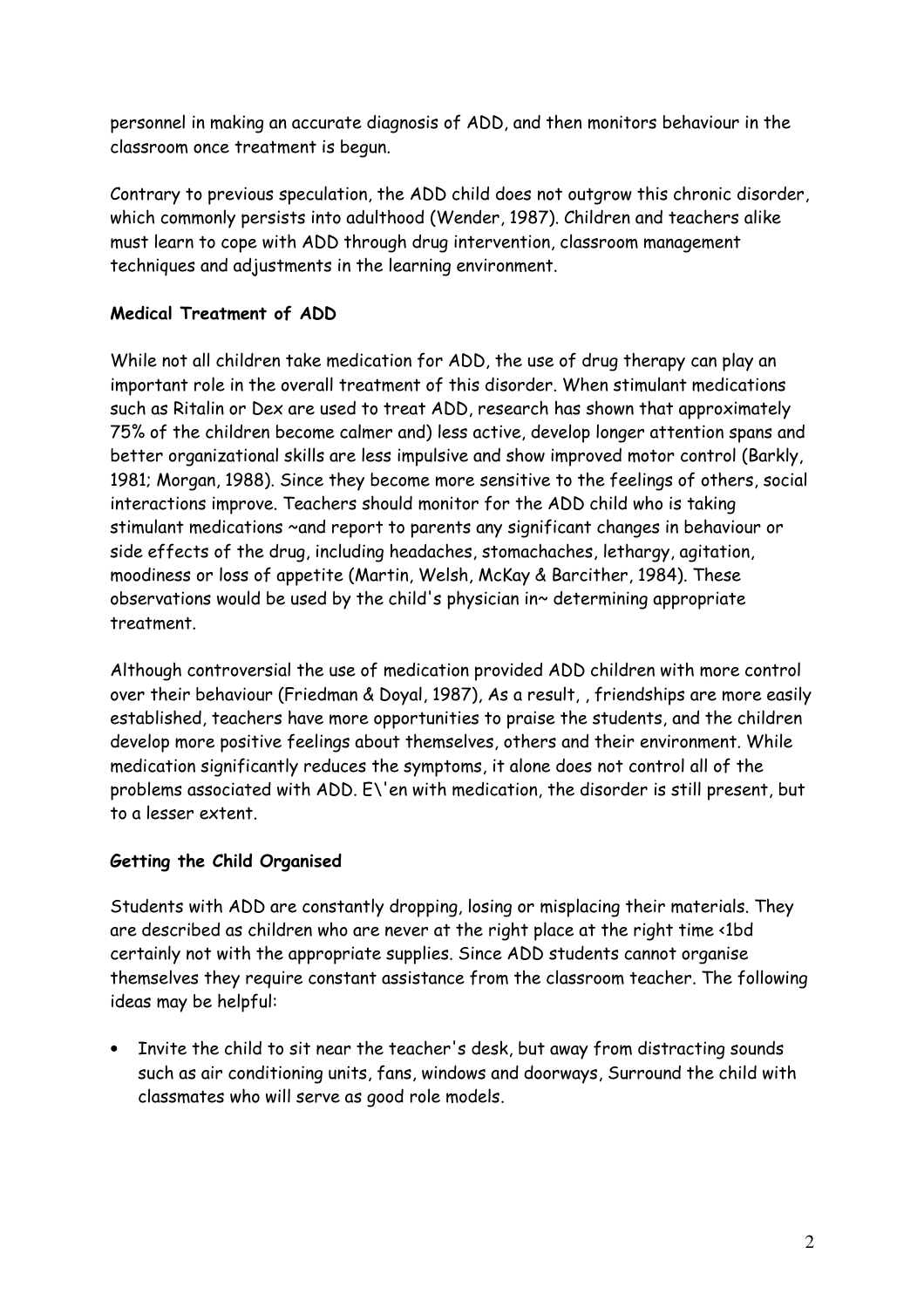- Encourage the child to eliminate all extraneous materials from the work area. Limit the number of school supplies for the child to manage. Instead of a box of 48 crayons, suggest that the child bring a box of 8 crayons. The more items the children handles, the more likely they are to become disorganized.
- Assist the child in understanding what is required when entering the classroom each morning and in preparation for dismissal each afternoon. Allow the child to design charts that list reminders to sharpen pencils, gather materials: stack chairs, as well as other directions that are helpful in promoting responsible behaviour.
- Help ADD children establish a routine and organize their time by asking them ~o post a classroom schedule on their notebook, the side of their desk or as part of a permanent classroom display. Since ADD children have great difficulty dealing ', with any changes in routine, notify them in advance whenever possible of modifications in the schedule.
- Request that the child bring an inexpensive folder that will be used to record dai1y assignments and transport papers to and from school. If the children are old enough, give them the responsibility for writing the word that was assigned that day on a "task sheet" stapled within the folder. Younger students with limited writing skills may require the teacher's assistance to record the daily work. When the work is complete, the student initials the entry on the task sheet. Subsequently, the teacher initials which assignments must be completed at home. Points that can be exchanged for privileges can be awarded for remembering to take the folder to and from school or deducted for work not returned. This system informs parents on a daily basis about the work that has been done in the classroom. .

### Giving Effective Directions

The ability to follow verbal directions is essential for success in school. Support the ADD child in becoming an effective listener by using these simple methods:

- Have the child make eye contact with you before giving directions. If eye contact is not achieved, gently turn the child's face towards you before speaking. Many ADD children in highly distractible situations benefit from having the physical contact of the teacher's hand resting on their shoulder while verbal instructions are given.
- Help children become more effective listeners by setting a purpose for listening. Tell the children what to listen for. For example, "Listen while I give you directions for your spelling paper", or "listen while I review three phonics rules with you".
- Make directions clear and simple. Since ADD children have difficulty processing a series' of auditory commands, the students should hear one direction at a time. Instead of saying, "Put away your Math book and open your language arts book to page 40," say," Put away your math book (pause), now take out your language arts book (pause). Turn to page 63."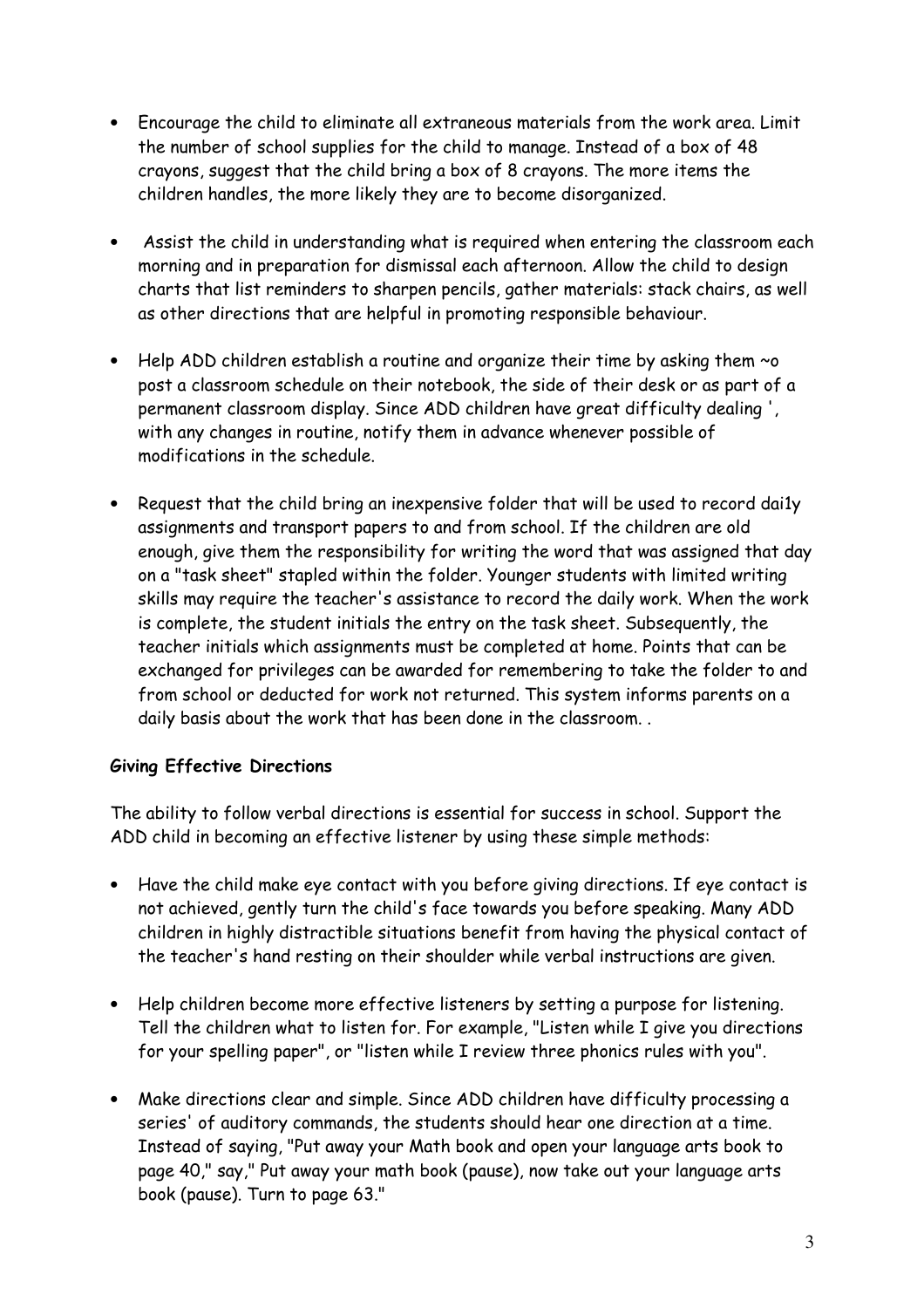• Try collaborative listening in your classroom. After you have given the directions to an assignment, ask the children to divide into pairs. Have the children designate within each pair a listener and a speaker. Set a time limit and allow the speakers in turn each group to restate the directions aloud to the partner by saying, "What the teacher wants us to do is…" Then allow the listener in each group time to clarify, restate or expand their information. This allows ADD children an opportunity to test their listening skills with classmates.

#### Classroom Management

Perhaps the single most disturbing behavioural feature of ADD children is the problem they have obeying classroom rules. Usually possessing a low frustration level. ADD children behave impulsively without considering the consequences of their actions. The lack of self- control displayed by these children can cause the most patient teacher to feel helpless, In addition to an effective classroom management system, consider these suggestions in working with ADD students.

- Assist the child in establishing specific classroom rules, rather than saying, "Be good," say, "Stay in your seat." Ask the child to post the rules and make sure the behaviours that are expected and the consequences for misbehavior are clearly understood. Follow the rules consistently and do not deviate from them.
- Teach the children to watch for non-verbal cues to, help them stay on task and display appropriate behaviour. Tell the students that each time you look at them and touch your ear; it is a signal that they are not doing their work or following a classroom rule. This creates minimal disruption of the teaching: process and at the same time places the responsibility on the children for correcting the misbehavior.
- If nonverbal cues are ineffective, try a procedure called "silent correction." Stand within a few inches of the child face-to-face. Speaking in a whisper so only the child can hear, make the necessary correction. Research has shown that loudly reprimanding ADD children so classmates can hear actually increases misbehavior. (Griffith, 1989)
- When a rule, is broken, do not respond to the child with ridicule or anger. Although the misbehavior cannot be excused, realizing that it comes from the disorder is important. Quietly ask the child which rule was broken and if necessary restate the rule and the punishment. If the punishment is to be effective for the ADD child, it must be administered immediately.
- Establish an incentive program where points or symbols {such as happy faces for young learners} can be earned for specific behaviours and recorded on a simple daily reporting device. At the end of each week, the student can exchange the points for games, toys or privileges. Teachers find that the points become valuable when children participate in selecting the rewards and listing the cost of each reward on a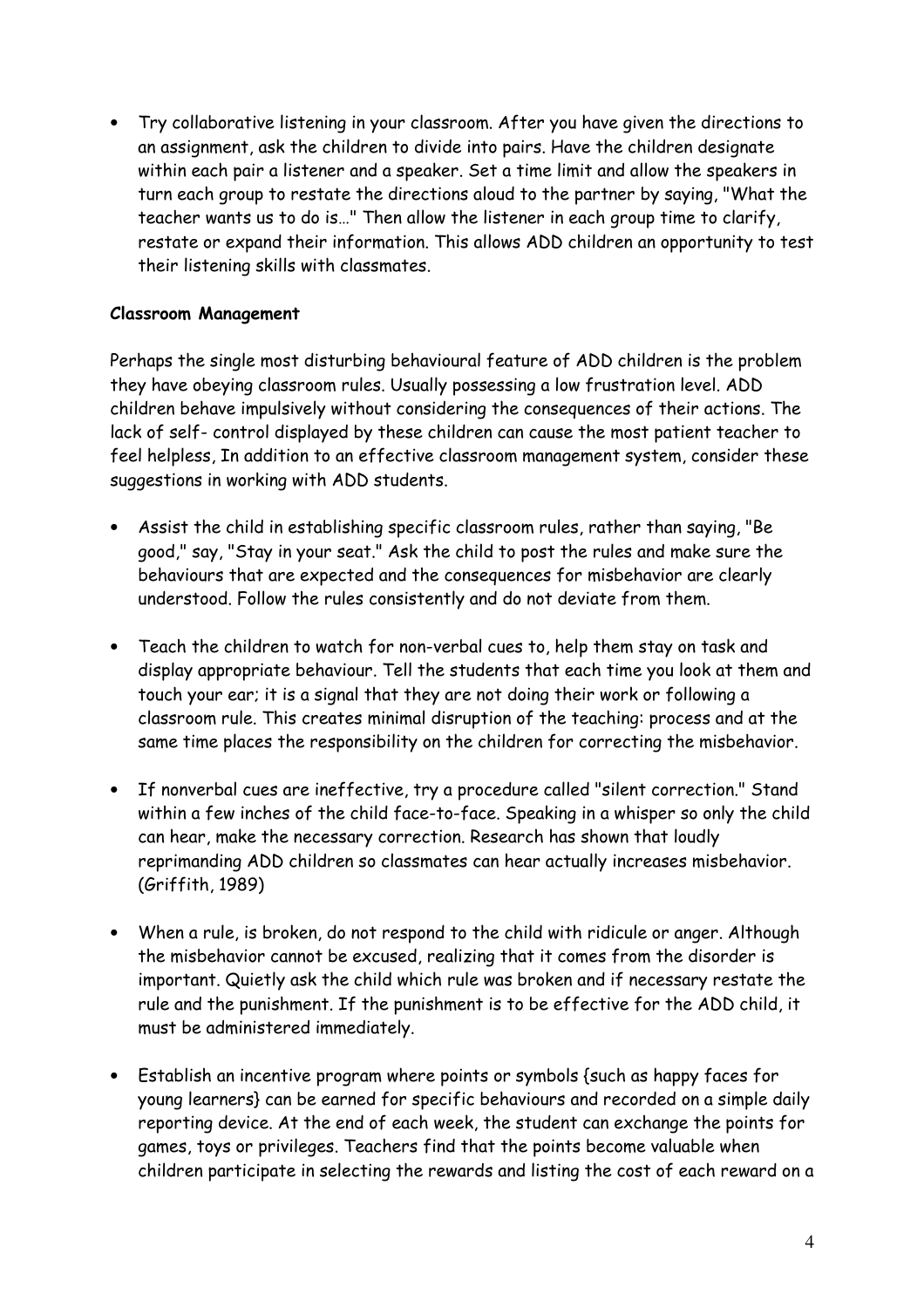chart prior to beginning the incentive program. With older students, points can also be deducted for disruptive behaviour or for failing to return the reporting device with the parents' signature.

## Developing Self-Esteem

Self-esteem is formed on the basis of how others respond to us. We learn through social interactions to see ourselves as cooperative and intelligent or disliked and inadequate. Because of their non-compliant behaviour and unfulfilling interactions with others, ADD students are prone to develop negative attitudes about themselves. Situations need to be structured within the classroom to allow the children to experience good feeling about their capabilities.

- Build students' level of confidence by helping them structure the learning environment 5.0 they can att2in success rather than failure, even if this means temporarily adjusting the academic load. Work with the child to set the attainable daily goals and give positive feedback when the goals have been achieved.
- Acknowledge the children's achievements with both verbal and written feedback. Use a highlighter to emphasize exemplary portions of their work. When the paper is returned, the child's attention is focused on the positive aspects at the work rather than the negative.
- Recommend that the child start a "pride" folder to save papers and anecdotal records of classroom events that affirm the child's accomplishments both socially and academically. Encourage the child to share the folder with other school personnel and parents. This is the way of saying to the child, "I am so proud of what you are doing that I want to share it with others." (Borda, 1989)
- Initiate friendly conversation with the students at least once a day. Notice new articles of clothing or discuss interests or events outside of the school. Let the children know you are sincerely concerned about them by giving smiles, nods of approval, hugs or by simply saying, "I am so glad you are in my class." Students behave better for teachers they believe like and care about them.
- Have the children keep daily journals. At the end of each school day request that the children write or draw one event the occurred during the day that made them feel good about themselves. Additionally, include a teacher's page in each journal to write positive statements about the student.
- Recognize accomplishments with badges, certificated. A cutout handprint pinned on the child's shoulder, representing a "pat on the back", allows the child to to share this accomplishment with both peers and parents.